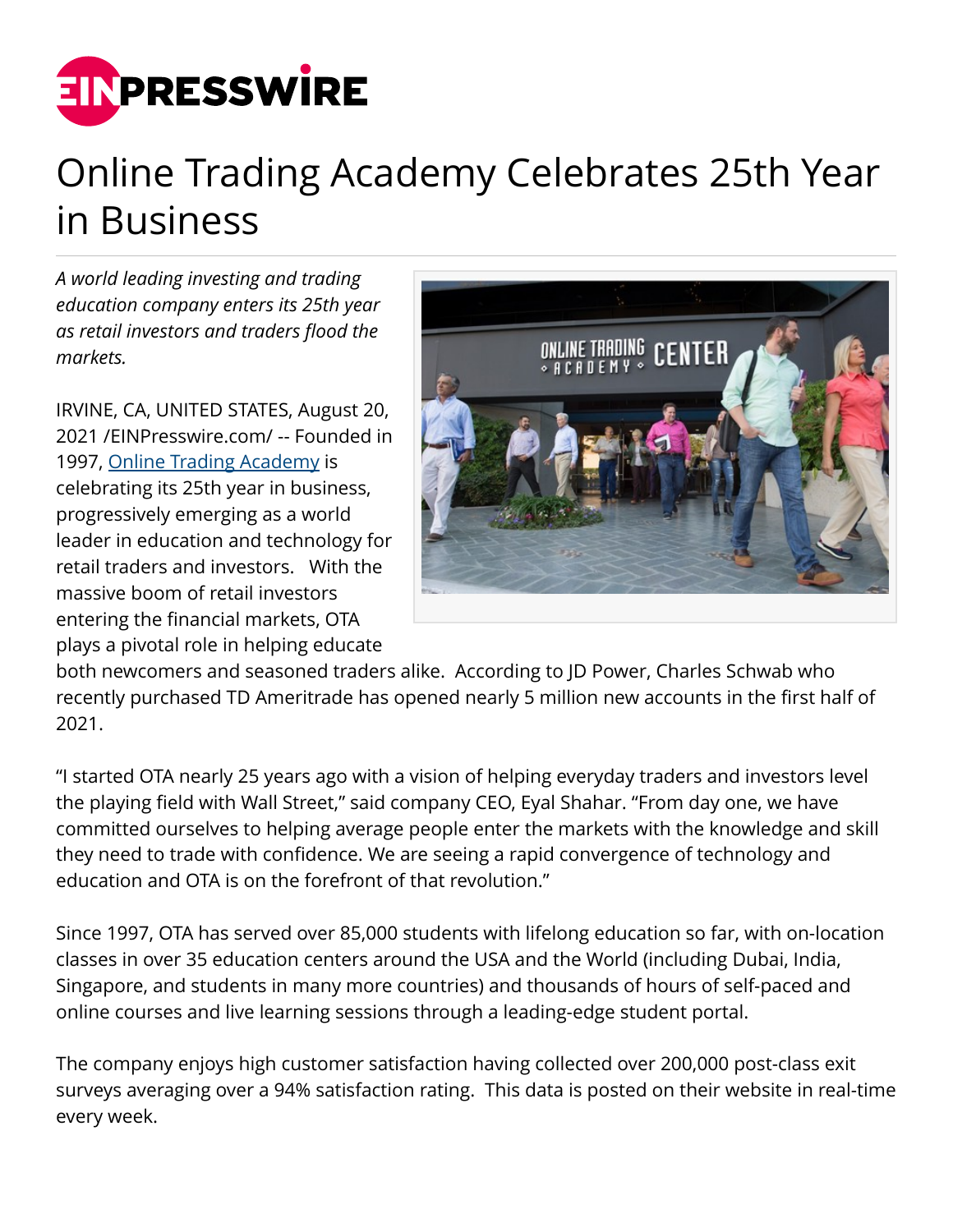In the last full pre-pandemic year of normal operation in 2019, OTA conducted over 3,000 onlocation classes and 10,000 online sessions with more than 2.5 million attendances by students, provided by over 60 talented instructors.

In 2019, Online Trading Academy introduced CliK: the only integrated educational, analysis, and trading platform on the market and has fully integrated OTA's proprietary core strategy methodology which can be customized for each end-user based on how and what they trade and invest.

OTA has become a prolific award winner for a combination of its Edtech and Fintech innovation. Not least of all, the awards are rolling in for its newest innovation CliK, which is increasingly recognized as a revolutionary first-of-a-kind, all-in-one integrated education, analysis, and trading platform. In June 2021 CliK won the People's Choice Stevie Award for Best Fintech Solution based upon a public vote with more than 92,000 votes being cast. Just this month, OTA also won two more bronze [Stevie Awards for CliK](https://www.prnewswire.com/news-releases/online-trading-academy-adds-to-stevie-awards-collection-301357383.html) in the categories of Best Achievement in Product Innovation and Best Fintech Solution.

Mike Richardson, President of Online Trading Academy commented, "With the scale and scope of deep learning experiences that we facilitate with our students, helping them build their skills, evolve their proficiency and develop their confidence with retail trading and investing, we may well already have emerged as the world leader. Our development of CliK just accelerates our leadership position even further and we are only just getting started with what CliK makes possible on our development roadmap." He went on to say, "Our OTA Research Center also helps curate research of retail traders and investors, in particular differentiating between those who are educated and those who are uneducated, a crucial difference which is often missed in the narrative. Research of our own students indicates very different insights from the prevailing 3rd party research. We look forward to the next 25 years of revolutionizing education, technology, and support for retail traders and investors"

## About OTA

Online Trading Academy (OTA) is a [leader in financial education](https://www.businesswire.com/news/home/20210604005634/en/Online-Trading-Academy-launches-Women-in-Trading-Investing) for people looking to build skills, evolve proficiency and develop confidence for trading and investing in the financial markets. OTA's proprietary and step-by-step Core Strategy methodology is designed to teach strategies to help traders and investors make smarter decisions aligned with their short-term and long-term financial goals. Students learn under the guidance of knowledgeable instructors, in an interactive classroom setting with extensive online education resources and a next-generation education, analysis, and trading platform called CliK. The courses are geared toward individual investors or traders, novice or experienced, who want to learn how to use similar tools and trading techniques as the professional traders on Wall Street. From a single location in Irvine, CA, Online Trading Academy is in its 25th year, has expanded to more than 35 worldwide education centers, has served over 85,000 students with access to lifelong education who have rated their satisfaction at 94.4% from more than 210,000 post-class exit surveys. It all starts with a free introductory class, which over 580,000 people have attended.